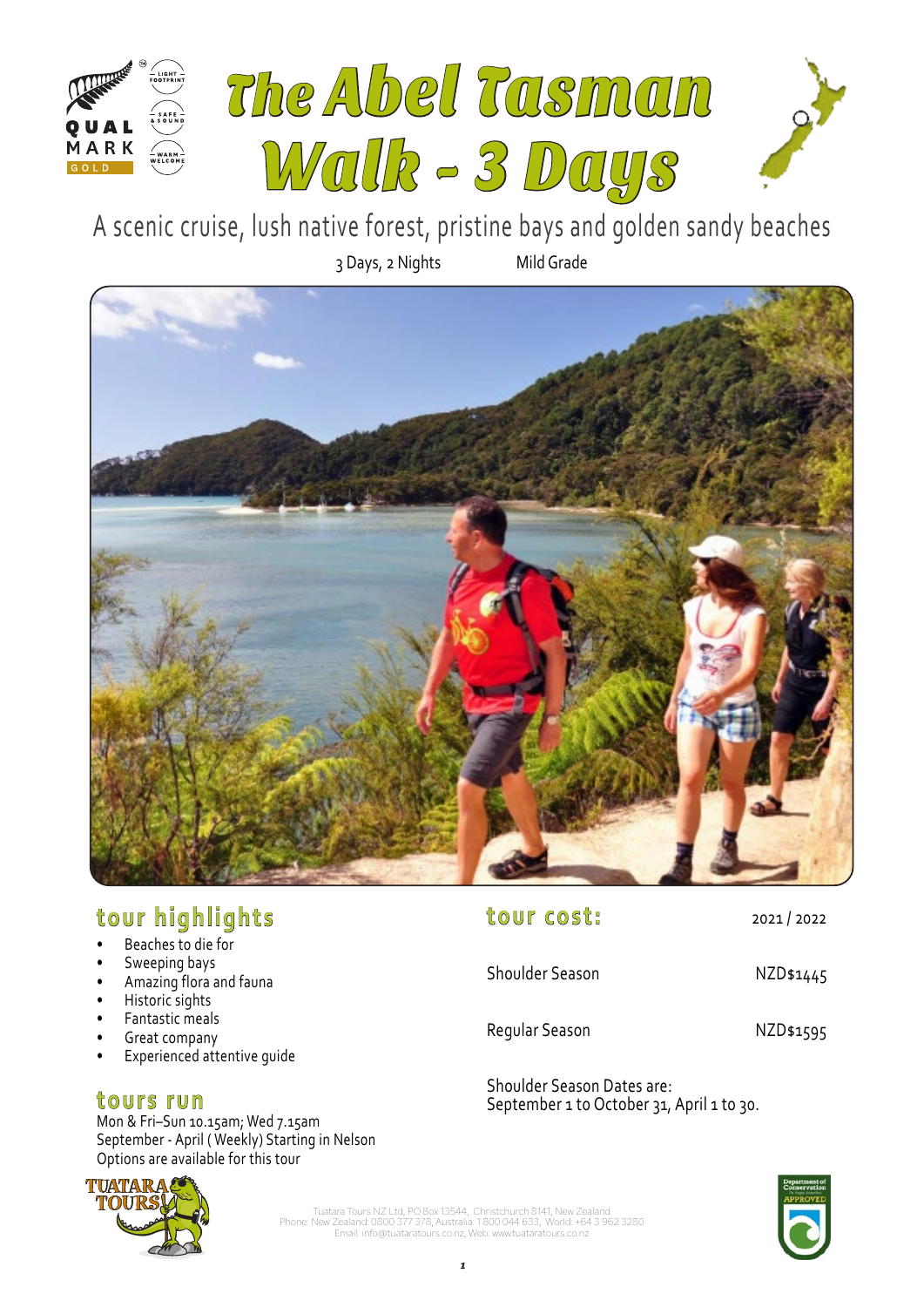

# **the tour**

3 Days, 2 Nights Mild Grade

*The Abel Tasman Coastal Walk — 3 Days* is great for those short on time, who want to see as much of the Abel Tasman track as possible. A boat cruise will take you to the start of your walk through lush native forest and golden sandy beaches from Totaranui in the north to Marahau in the south. It's pleasant walking, with no point higher than 150 m. All the details are taken care of, leaving you free to enjoy the tour. The guides and hosts will help you make the most of each day. Choose to have time on your own, or share some insights into local culture and natural history.

# **at a glance**

- Day 1 Nelson/Motueka to Awaroa via Totaranui
- Day 2 Awaroa to Torrent Bay
- Day 3 Torrent Bay to Motueka/ Nelson

# **trip grading**

To determine the grade of a particular adventure we consider a number of factors. These include the condition of the terrain, the altitude, the number of pass crossings

and the length of the trip. *The Abel Tasman Walk - 3 Days* is graded Mild: An average level of fitness, Walk 12km, Bike 25km on wellformed tracks and roads with average incline.

# **start / finish times**

Please confirm times with us before you book connecting airline flights. The direction of this trip may be reversed on some departures with earlier pick up in Nelson (7.15–7.40am) and Motueka (8.15am) for Vista Cruise departure from Kaiteriteri at 9.20am. The earlier pick-up applies to most Wednesday departures and all departures after NZ Daylight Saving ends at the beginning of April. If Start/Finish times don't suit your itinerary, please contact us to make alternative arrangements. All our itineraries can be flexible to accommodate your needs or schedule. Other important information

Walking each day is optional. You are welcome to travel on any of the scheduled ferry services to enjoy relaxed sightseeing and wonderful overnight lodge stays

The 3 Day Guided Walk runs at the same time as the 3 Day Kayak & Walk so members of your traveling party can book different options, meeting up at the lodges in the evening

We reserve the right to alter itineraries, timetables and vessel types All travel is subject to weather and tides which may cause delay or cancellation





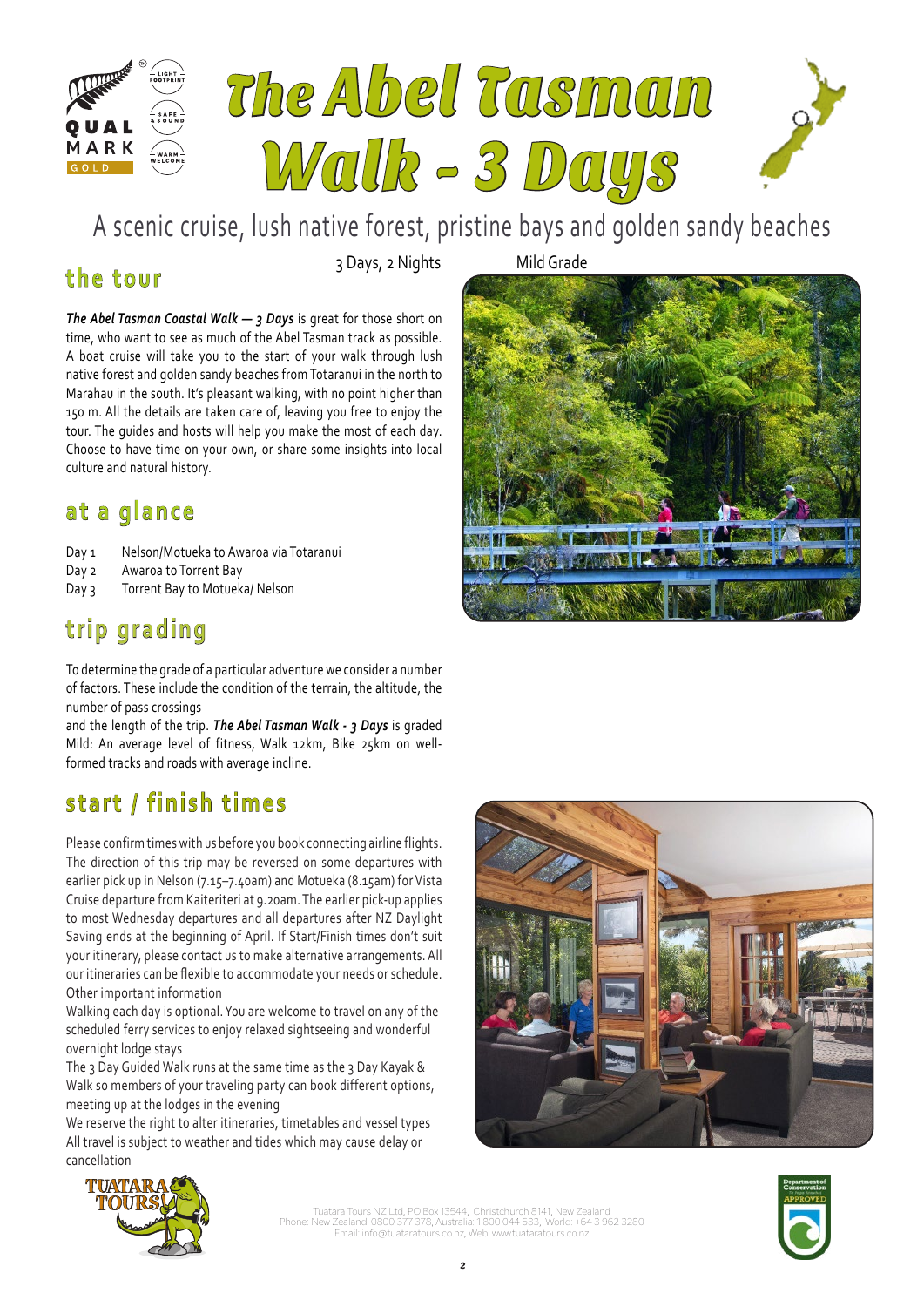

3 Days, 2 Nights Mild Grade

# **itinerary**

Options are available for this tour.

# **Pre Tour**

On the morning of your first day, you will be picked up from your accommodation, or if you have a car, you will be directed to safe parking. Day Packs can be borrowed if required, and excess luggage can be safely stored. There is a safe in the office for use if you need to store valuable items.

Lodges operate on a tab system so any payments for drinks etc are settled at the end of the tour.

Please Note: This tour is very flexible, with a number of options available to take optimal advantage of weather conditions for your walking comfort.

- The trip direction may be reversed in some cases, with an earlier pick up in Nelson and Motueka.
- Walking each day is optional. Some people prefer to take the ferry between lodges. This flexibility is perfect for couples or groups who are visiting the park together, but wish to do different things. Please discuss options with your guide before each day's departure.

# **Day 1 Nelson / Motueka to Awaroa via Totaranui**

Board the comfortable Vista Cruise to travel the length of the golden Abel Tasman coast from Kaiteriteri north to Totaranui, relaxing on the viewing decks and enjoying refreshments from the cafe.

From Totaranui, walk through mature native forest and along secluded beaches to the breathtaking expanse of Awaroa Inlet where you'll reach Meadowbank Homestead – a faithful recreation of the Wilson family's original home on the 'finest site in the bay'.

Approximate times

- Scenic drive to Kaiteriteri 1 hour from Nelson, or 20 min from Motueka
- Cruise Kaiteriteri to Totaranui 1 hour 40 mins
- Walk Totaranui to Awaroa 2 hours 30 min (7km/4.5 miles) including tidal crossing; maximum elevation 100m/340ft

Trip details

Pick up in Nelson (10.15–10.45am) or Motueka (11.30am).

If you are self-driving please meet at Wilsons office by 11.30am.

Please note that Wednesday departures and some low season departures have an earlier start. See Start/Finish Times (below) for more details.

11.30am Meet your guide at the Motueka office for a welcome briefing with time for last-minute luggage organisation, before departing to Kaiteriteri by coach.

1.00pm Vista Cruise departs Kaiteriteri.

2.40pm Arrive Totaranui to walk to Awaroa Inlet. Either walk, if the tide is out, or take a boat ride across the stunning expanse of the largest inlet on the coast.

5.00pm (approx.) Enjoy a warm welcome at Meadowbank Homestead at Awaroa, right on the edge of the inlet. Freshen up with a hot shower in your ensuite room while your hosts prepare a delicious evening meal. Local beer and wine is available for purchase at the in-house bar.



Accommodation: Meadowbank Homestead at Awaroa Meals included: lunch, afternoon tea, dinner

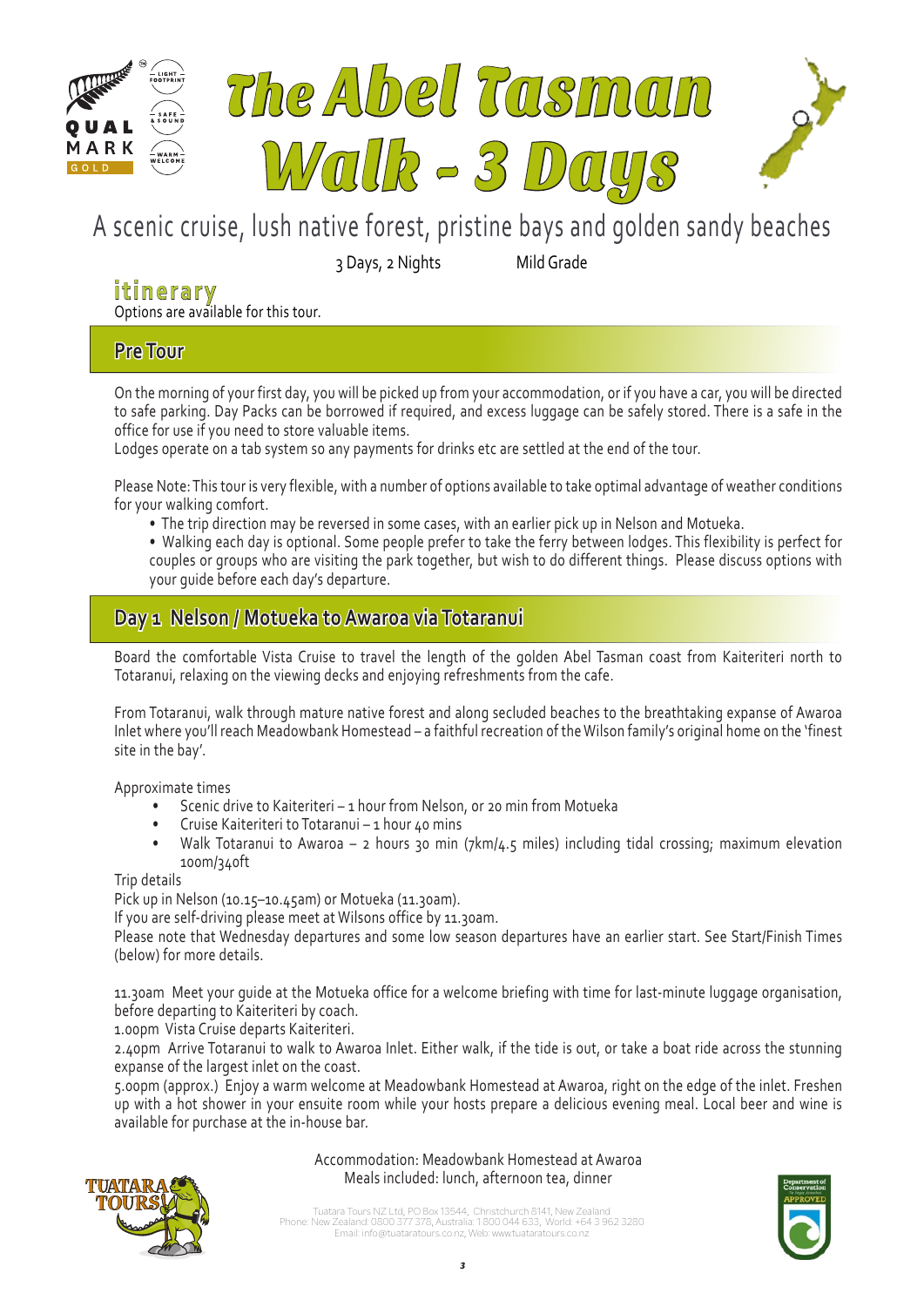

3 Days, 2 Nights Mild Grade

# **Day 2 Awaroa to Torrent Bay**

Your walk today follows the coastal track through cool native forest and reaches golden sand beaches, perfect for swimming. Start with a relaxing breakfast overlooking Meadowbank's gardens and the beautiful waters beyond, then choose how much walking you want to do – your guide will arrange boat transfers to suit your needs.

Approximate times

Walk in 3 sections of 2 hours each

- Awaroa to Onetahuti and Tonga Quarry 6km/3.5 miles; maximum elevation 85m/280ft
- Tonga Quarry to Bark Bay (Medlands Beach) 4km/2.5 miles; maximum elevation 120m/400ft
- Bark Bay to Torrent Bay 7km/4.4 miles; maximum elevation 105m/340ft

## Trip details

9.30am Depart Awaroa for the scenic walk to Onetahuti, which features a beautiful boardwalk and bridge designed by local iwi (Māori tribe). Stroll along the golden sands and enjoy refreshments supplied by your guide.

11.30am Before climbing the low saddle out of Onetahuti, explore the site of Tonga Quarry and hear stories of the unusual granite features and historic relics. Descend to Bark Bay via the waterfall trail featuring views of the cascade from a sturdy swing bridge. 1.30–2.30pm Relax over lunch at Bark Bay where Conservation campsite facilities include shelter, picnic tables, filtered drinking water and modern toilets. Rest in the shade, explore the bay or refresh with a swim. After lunch, you'll walk the most varied section the coastal track as it winds through verdant gullies of mature beech forest, fern grottos and sunny groves of fragrant manuka framing coastal vistas. Cross the swing bridge at Falls River and continue to Torrent Bay.

4.30pm (approx.) Arrive at beautiful Torrent Bay with its village of beachfront holiday houses including our Torrent Bay Lodge where your ensuite room and evening meal awaits.

> Accommodation: Torrent Bay Lodge Meals included: breakfast, morning & afternoon tea, lunch, dinner

# **Day 3 Torrent Bay to Motueka/Nelson**

Wake up to golden light on the sands of Torrent Bay and perhaps a coffee on the deck before breakfast. Today's walk follows the easiest section of the coastal track through to Marahau, with panoramic views across Tasman Bay to Nelson. This is a day rich in history, too, as your guide recount stories of how major landmarks were named by early explorers.

Approximate times

- Walk 4–5 hours (depending on tides) 13–16km/8–10 miles; maximum elevation 110m/360ft
- Scenic drive from Kaiteriteri 20 min to Motueka or 1 hr to Nelson

### Trip details

9am Depart Torrent Bay Lodge. The tides will determine whether you walk around the inlet taking in views overlooking Anchorage Beach, or take the fun short-cut across the inlet to reach the main coastal track.

12 noon (approx.) Stop for lunch at a sheltered beach with views over the Astrolabe Roadstead to Adele Island.

2.30–3pm Finish your leisurely walk at Marahau, at the end of coastal track, where our driver will meet you for the return journey to Motueka via Kaiteriteri where you'll collect your overnight luggage from the boat.

4pm Arrive Motueka; or 5.30–6pm: arrive Nelson

Meals included: breakfast, morning & afternoon tea, lunch

This tour is operated in conjunction with another operator.



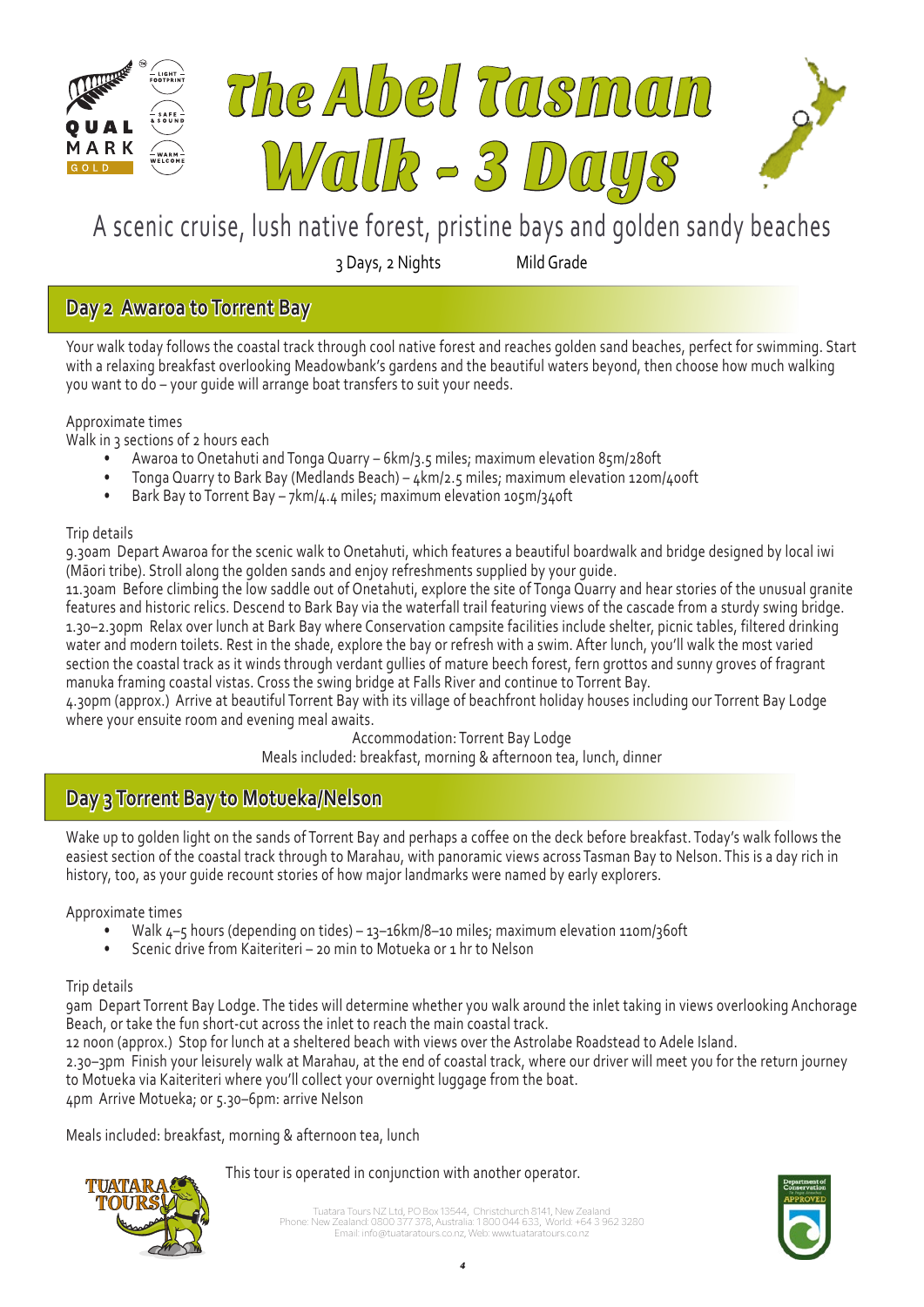

3 Days, 2 Nights Mild Grade

# **what is included**

## **Accommodation**

 Based on a twin share. Double or twin rooms with ensuite facilities. Communal lounge with tea and coffee making facilities

| Night 1 | <b>Beachfront Lodge</b> |
|---------|-------------------------|
| Night 2 | <b>Beachfront Lodge</b> |

### **Food**

You will enjoy great local cuisine; breakfasts and hearty packed lunches during the day, and meals of wholesome home-cooked fare prepared by your host/hostess in the evenings. If you have any dietary issues or food allergies, please advise the office of details when you make your booking. Alcohol is not included in the tour cost, but is available for purchase in the evenings.

### **Luggage**

Your luggage is transported for the duration of the tour. All you carry is a small day pack with your personal gear, drink and lunch. An overnight bag is provided for you to pack your gear into. (See pre tour checklist)

## **An experienced and fully qualified guide**

The guides are very experienced, friendly walkers and bikers who love to share their knowledge of New Zealand's flora and fauna and local history. They all hold current first aid certificates, and are the very best people to ensure your experience will be one to remember.

## **All transport - for the duration of the tour**

### **Access and Concession fees paid to the Department of Conservation**

## **NZ Goods and Service Tax (GST)**

## **Safety and Risk Management**

To ensure maximum safety for all, the guides are certified first aiders. This tour is operated in conjunction with another operator.

# **what is not included**

- pre and post tour accommodation
- alcoholic drinks
- personal expenses
- gratuities, tipping is not expected in NZ but gratefully received. It is at your discretion whether or not to reward for excellent service



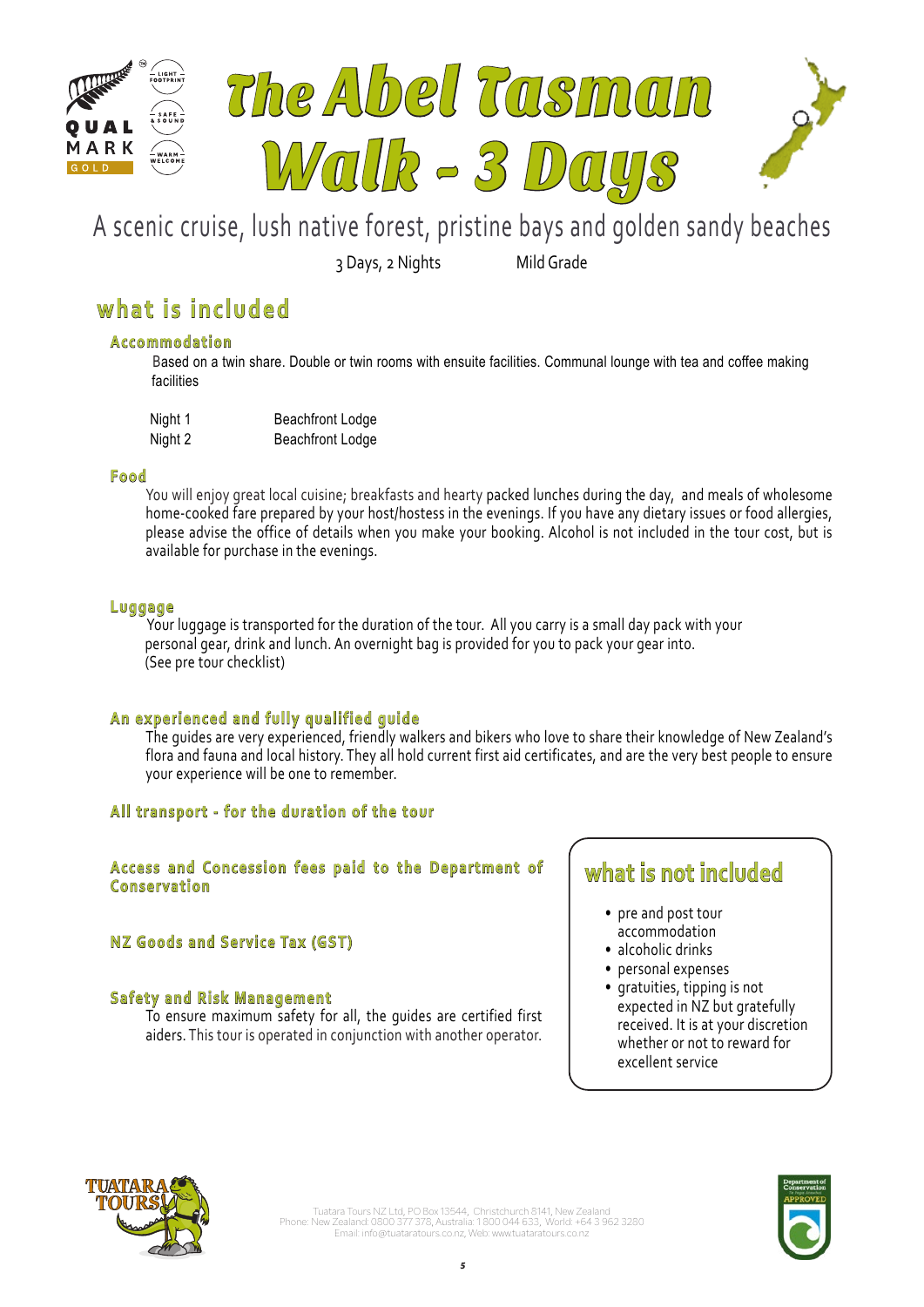

3 Days, 2 Nights Mild Grade

# **pre tour checklist**

# **Please ensure you have the following items for your walking tour.**

Please ensure you have the following items ready for each day, either on you or in your day pack:

Medium size day pack with waterproof liner, approx. 30 litre (we can loan you one if you don't have your own) Waterproof rain jacket with hood Comfortable sturdy sports or hiking shoes. Sandshoes,water socks or sports sandals; essential for tidal crossings on the walk (they will get wet-no jandals, flip-flops or scuffs) Woollen (merino) or polypro thermals (top and bottom) Polar fleece jacket or top Warm hat and gloves-fleece or woollen Pair of shorts / long trousers (preferably quick-dry fabric, you may have to roll up your trousers when embarking or disembarking from launch and you may get wet) Swimsuit and small towel (Beach towels available for sale at our office)

Sun hat, sun screen and sunglasses

Insect repellent and hand sanitiser

Drink bottle

Any essential personal medication-including blister block

Camera

The following items are also highly recommended and can be transported for you in your lodge bag to each lodge: A sports bag (47x35x25cm)is supplied that is carried to your accommodation each day by launch, any extra luggage that will not fit in this bag can be stored for you at the office before you depart on your tour.

Spare socks- woollen or thermal Spare shoe laces Light shoes , sandals or slippers for the evening A change of clothing for the evening Spare set of hiking clothes and underwear Personal toiletries Small torch

Cotton clothing (especially denim) is not recommended. It is very heavy and cold if it gets wet and takes a long time to dry, thermal quick-dry fabrics such as polypro, polar fleece and wool are best.

Lodges operate on a tab system so any payments for drinks etc are settled at the end of the tour.

Please do not bring tissues or paper towels (they add to litter in the park), we suggest cotton handkerchiefs. No Hairdryers please-the generated electricity cannot power them (battery chargers and electric razors are ok).Any valuable items such as jewellery, passports etc can be left in safe storage in the office.

Cellphones: coverage is intermittent south of Awaroa, there is no coverage north of Awaroa Bay.



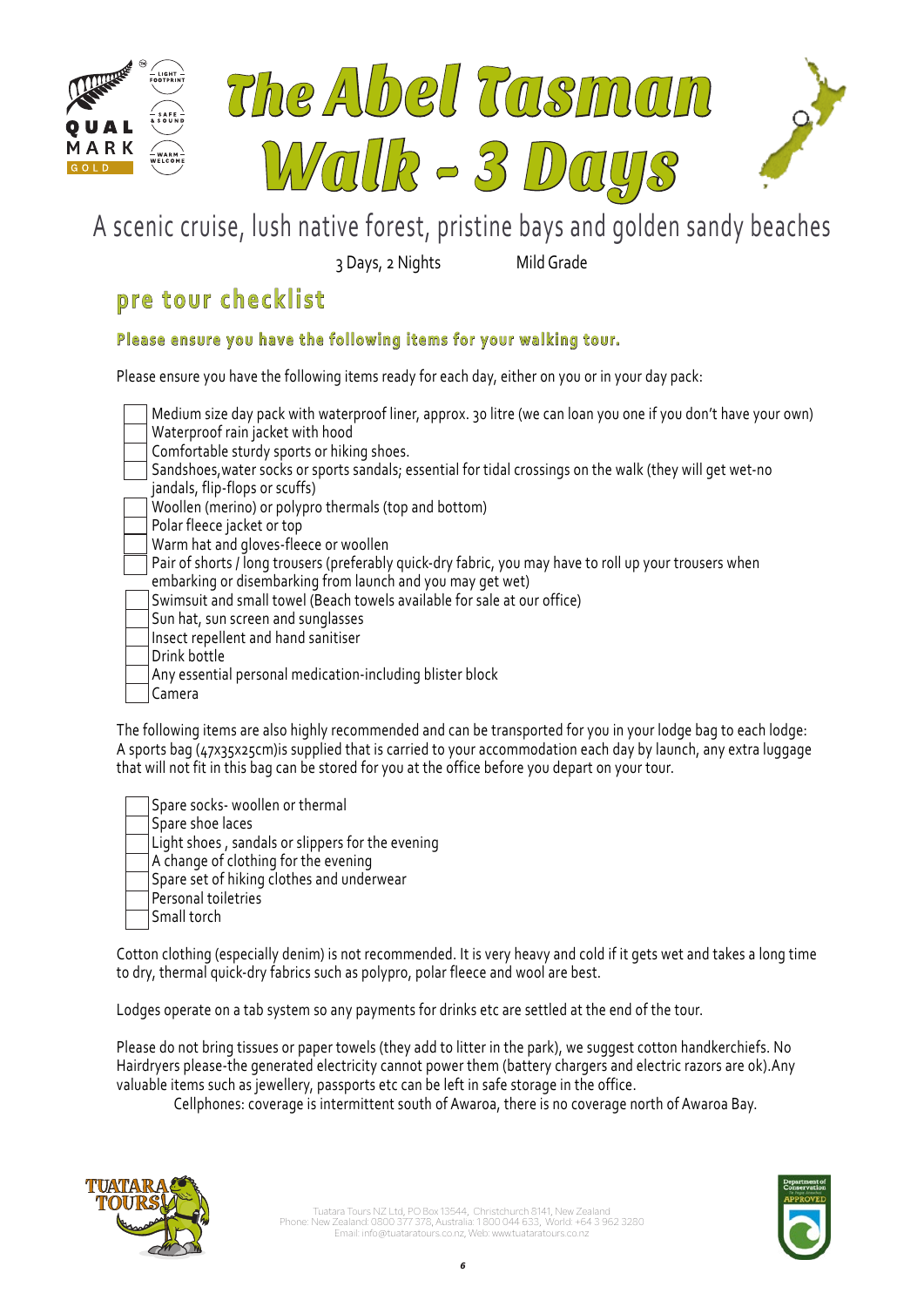

3 Days, 2 Nights Mild Grade

# **frequently asked questions**

# **What do I carry while on my tour and what happens to the rest of my luggage?**

On a walking, cycling or kayak tour your extra luggage will be transported for you each day to your accommodation that night. All you need to have with you is your daypack with your lunch, clothing requirements, camera and incidentals. For cyclists, this can be left in the support vehicle while you are cycling as this is always close by for ready access. Please ensure the luggage you are sending on ahead is limited to one item and is packed in an easily transported overnight bag or suitcase.

On a hiking tour where huts and lodges are less accessible by vehicle, you may be asked to carry your own luggage for some or all of the days of the tour, please refer to your itinerary for details. For this reason we recommend you pack as lightly as possible and carry only the items suggested on your gear check list. For any of our tours, we recommend the use of a waterproof pack liner to keep your personal items as dry as possible.

## **Do I really need thermals and a fleece, even in summer?**

Yes, as some of the areas visited can be exposed, and New Zealand weather can be notoriously changeable, you must be prepared for all weather conditions.

## **How fit do I need to be?**

The main purpose of a guided tour is to enjoy your surroundings and learn from your local guide, it's not a race, however the more you can prepare for a tour, the better the experience will be for you. As a general guideline we suggest the following activity level guide for our tours.

- Easy: An average level of fitness, Walk 7km, Bike 15km on well-formed tracks and roads with very little incline.
- Mild: An average level of fitness, Walk 12km, Bike 25km on well-formed tracks and roads with average incline.
- Moderate: An above average level of fitness, Walk 20km, Bike 45km on formed tracks and roads with some average to steep inclines at times.
- Challenging: An above average level of fitness, Walk 20+ km , Bike 50+km on partially formed tracks and roads, some off-road , some steep inclines, some easy river and creek crossings.

# **How do I train for my upcoming tour?**

Undertake your training using the clothing and footwear you intend to complete the tour in, this will give you the opportunity to make sure they will be suitable for the purpose and to break in your foot wear so as to avoid any discomfort. Train with your pack or day pack on so you get used to bearing the weight and include a variety of terrain in your training including hills and off road. As much as we'd like to we can't guarantee fine weather on your tour so don't hesitate to get outdoors and train on the rainy days as well.

## **What will the weather be like?**

New Zealand is known to have four seasons in a day so you should always be prepared for sudden changes in weather or temperature and have the appropriate gear with you at all times. Rain can be expected at any time throughout the year.

Spring (September-November) and Autumn (March-May) are generally cooler months for experiencing the outdoors with temperatures averaging 15-25 degrees during the day.

Summer (December-February) is usually warmer with averages of 20-30 degrees and longer sunshine hours due to daylight saving. As New Zealand has very little air pollution, UV rays are strong during the summer months and a good sunscreen and a hat are recommended for outdoor activities during the heat of the day.



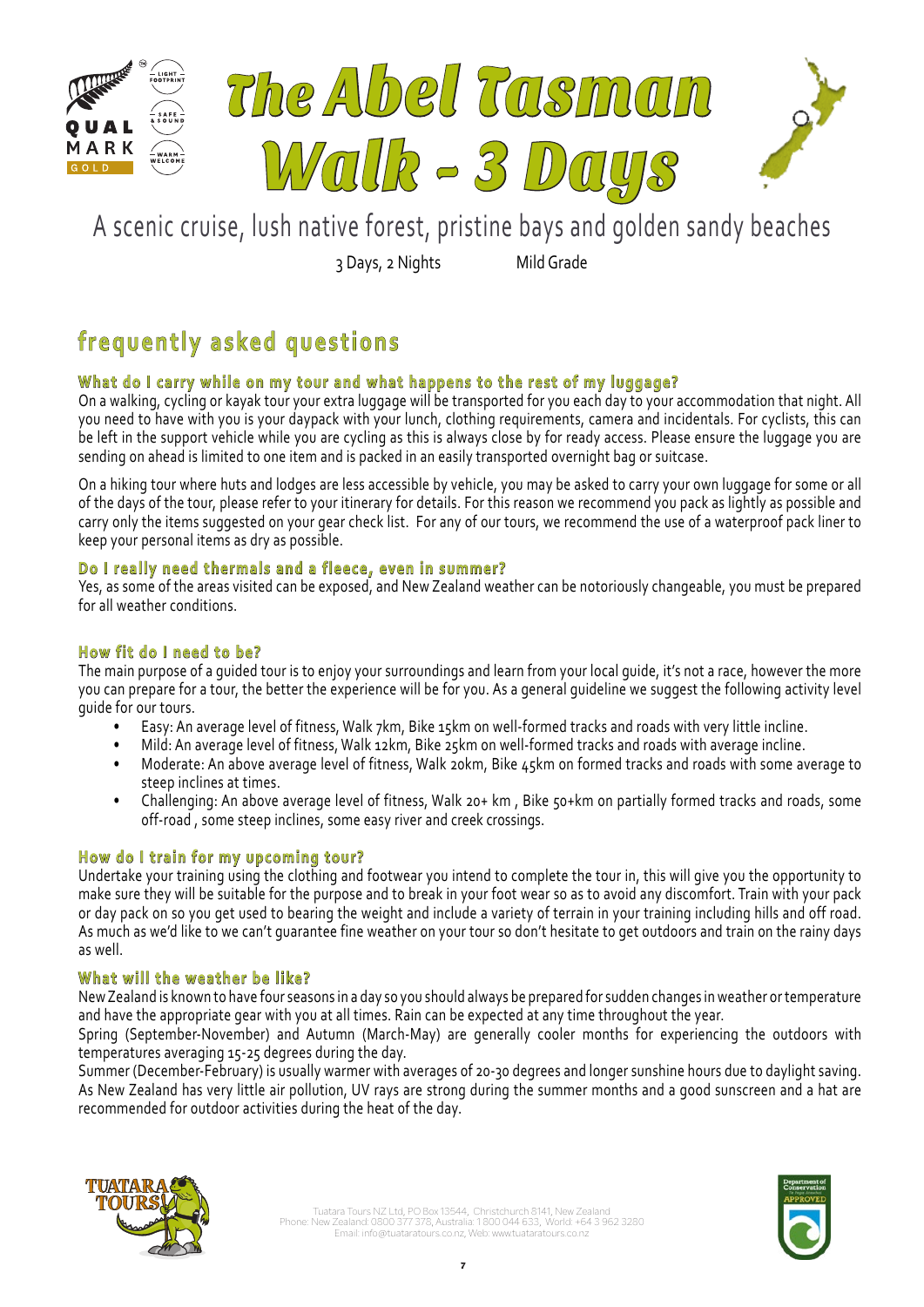

# The Abel Tasman Walk - 3 Days



## A scenic cruise, lush native forest, pristine bays and golden sandy beaches **how to book**

Go to www.tuataratours.co.nz, click the make an enquiry button and submit your booking request using the form provided.

We enjoy talking to people about their travel interests. So feel free to contact us directly if you'd rather not fill out a form.

- New Zealand: 0800 377 378
- Australia: 1 800 044 633
- World: +64 3 962 3280
- Email: info@tuataratours.co.nz
- Web: www.tuataratours.co.nz

# **pre and post tour accommodation**

If you would like some help booking pre/post tour accommodation we can help

### Contact us at

- New Zealand: 0800 377 378
- Australia: 1 800 044 633
- World: +64 3 962 3280
- Email: info@tuataratours.co.nz

# **custom tours**

We Can Customise Existing Tours - You may want to spend an extra day or you may want to add an element to your tour!

We Can Design A New Tour Just For You.

We have years of experience in creating custom-made tours for groups, so if you are planning a tour for your friends, family, club, corporate workplace.... contact us now.

# **subscribe to our newsletter**

Our newsletter will be emailed to you monthly on the first working day of every month.

- latest trips
- travel advice
- events & attractions
- and more!

Go to www.tuataratours.co.nz and go to the newsletter sign up in the footer of any page.





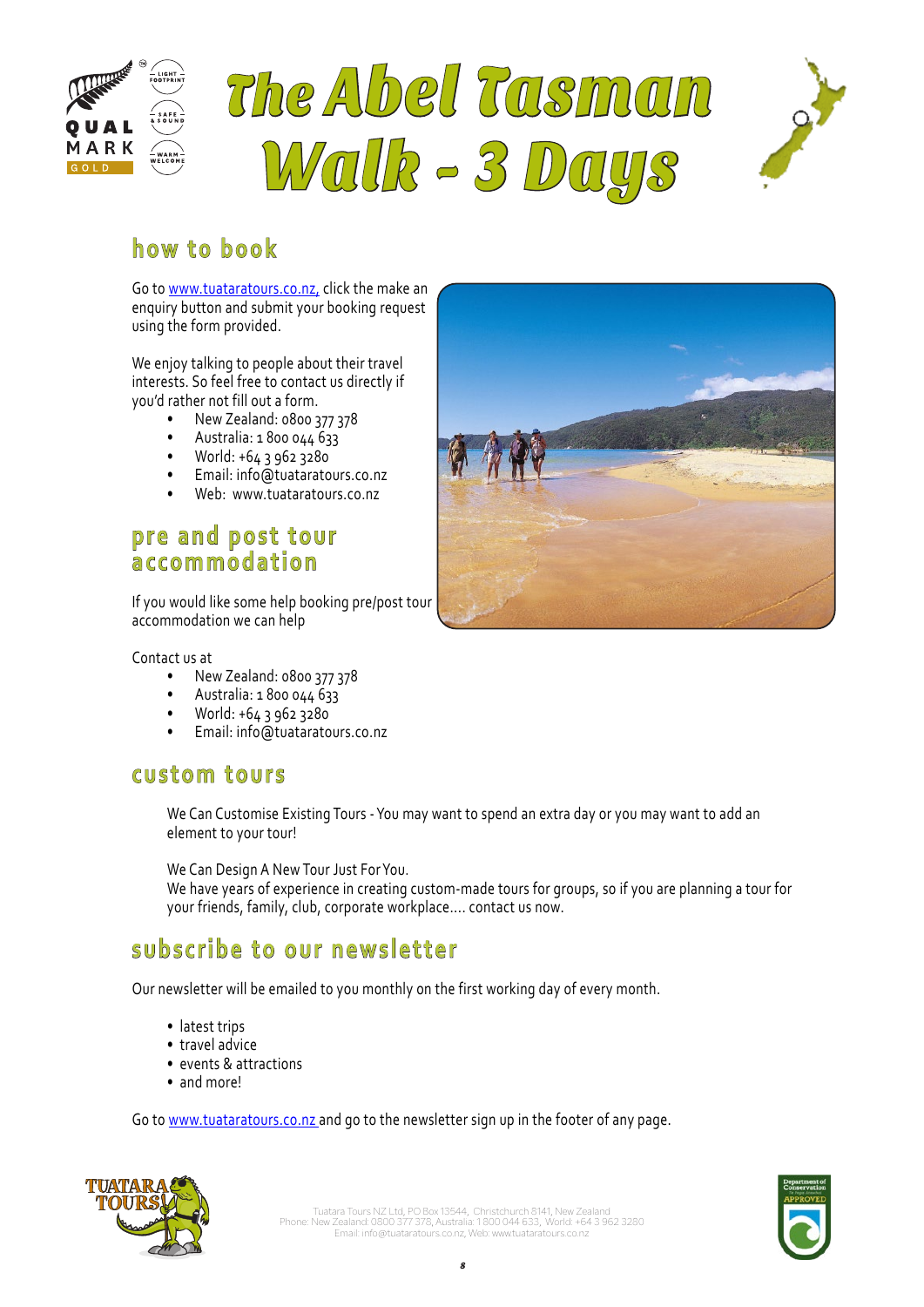





# 3 Days, 2 Nights Mild Grade **TuataraTours-experienced and innovative**

Tuatara Tours is an experienced and innovative walking and biking adventure company, based in the South Island of New Zealand.

The vision at Tuatara Tours is to encourage as many people as possible to be involved in fun, adventure and the outdoors.

We understand the outdoors and we revel in the country, people and climate that we work with

# our team is here to provide you with the **best experience**

We only have one world and we have to share it with each other. Much of the attraction for our clients is to experience unspoiled and un-crowded landscapes. It is our challenge to ensure that in this sharing of the experience, we minimise where possible, the impact of our business.

Through the introduction of strict environmental guidelines, we minimise our impact on the environment we live and work in

# **responsible travel**

None of us could deny the benefits of travel in broadening our horizons and our way of thinking about the world we all share; travel breaks down barriers and provides valuable insights into other ways of life, it challenges us to step outside our comfort zone and to learn from those around us.

Our responsibility as participants in this journey is to acknowledge our impact on the environment and the communities in which we travel and to consider our individual contribution now and for the benefit of future generations.

We are Gold Qualmark endorsed; New Zealand tourism's official benchmark for environmental standards and quality control.

Wherever possible our company utilises local products and services, we support conservation efforts to preserve our natural and cultural heritage and we respect and care for the unique environment we travel in. Make your commitment to responsible travel with us.

# **adventure travel**

By its very nature adventure travel involves an element of the unexpected. To get the most out of your adventure it is important that you are mentally flexible, positive and eager to take on all the challenges that arise.

If you are uncertain about your suitability for this tour, speak with us and we can help guide you in the right direction.

# **NZ Walking Tours**

The Akaroa Walk The Franz Josef Trail The Mesopotamia High Country Walk The Queen Charlotte Walk The West Coast Trail The Hump Ridge Track Walk The Coromandel Explorer Walk The Tongariro Crossing Walk The Lake Waikaremoana Walk Great Barrier Island Escape The Abel Tasman Walk - 3 Days The Abel Tasman Walk - 5 Days The Abel Tasman Walk/Kayak - 3 Days The Abel Tasman Walk/Kayak - 5 Days Bucket List Walk The Old Ghost Road

# **NZ Hiking Tours**

The Heaphy Track The Lake Waikaremoana Great Walk The Stewart Island Track The Tongariro Crossing Walk

# **NZ Cycling Tours**

Around The Mountains Cycle trail The Tekapo Canal Trail The Alps 2 Ocean Cycle Trail The West Coast Wilderness Cycle Trail The Queenstown Cycle Trail The Otago Rail Trail The Tasman Great Taste Trail and Golden Bay Explorer

# **Overseas Tours**

Bhutan Tours Japan Walking Tours Australia Walking Tours

All of these tours and more available at www.tuataratours.co.nz



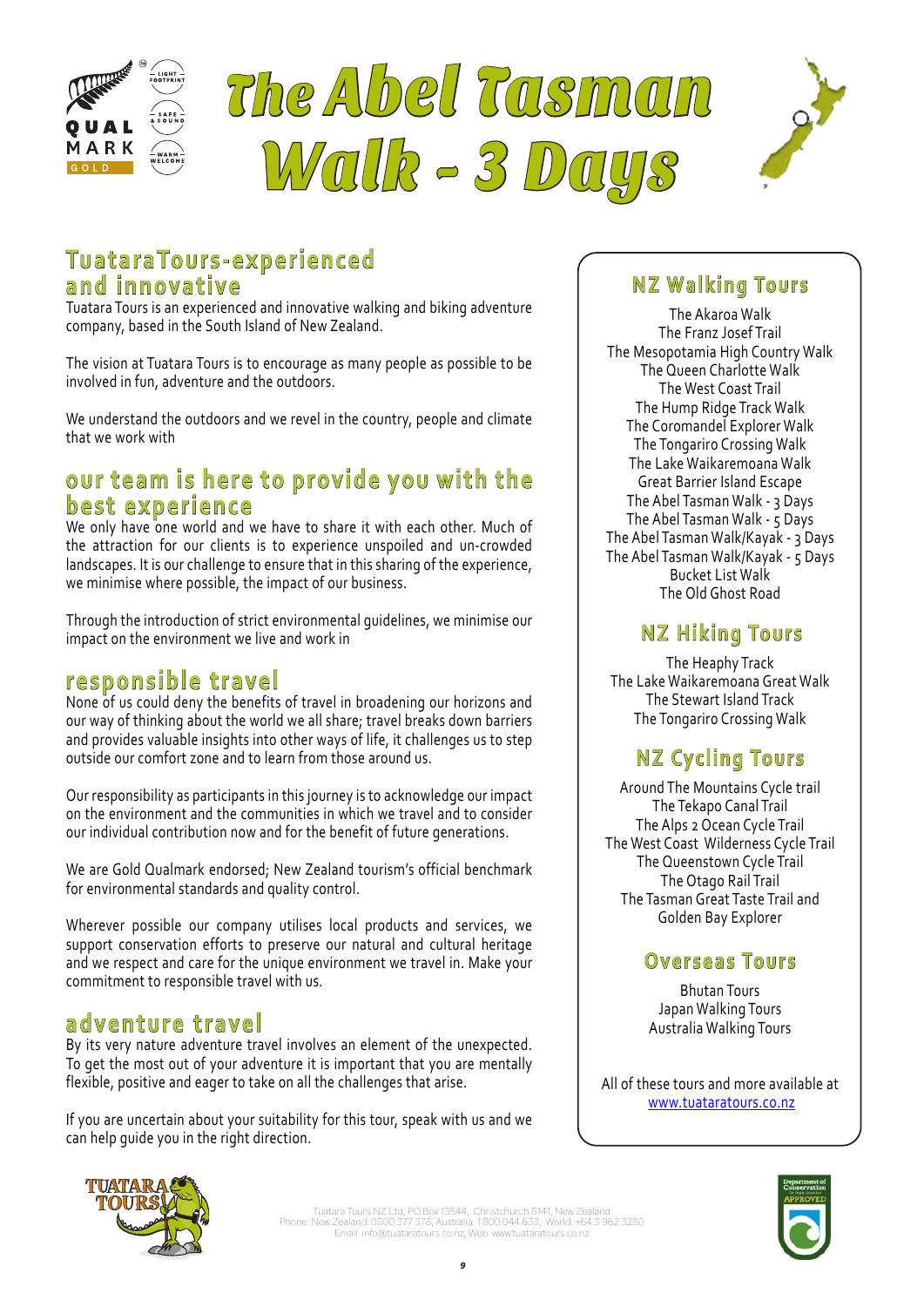

3 Days, 2 Nights Mild Grade

# **country information**

## **Culture**

New Zealand has a diverse multi-cultural population, the majority of whom are of British descent. New Zealand's indigenous Maori make up around 14 percent of the population. The culture of its indigenous Maori people affects the language, the arts, and even the accents of all New Zealanders. New Zealanders embrace new technology and culture, but they also have a background of quiet but rugged individualism, self-reliance and a passion for invention. Many New Zealanders travel extensively and thrive on learning and experiencing other cultures. They are renowned for their openness, ingenuity and "easy-going" nature.

## **Environment**

Fourteen spectacular national parks preserve New Zealand's natural heritage enshrining a huge variety of landscapes, vegetation and wildlife, New Zealand encompasses rich farmland, mountains, rivers and unsurpassed scenery. The country is slightly bigger than the UK in size. Three-quarters of the population live in the North Island with more than a third of New Zealand's population living in the largest city, Auckland.

The South Island - with its lakes, fiords and spectacular outdoor scenery is the most popular destination for tourists. The gateway to the South Island is Christchurch - a city of approximately 380,000 people.

## **Recreation**

New Zealand's stunning landscapes, lush forests, amazing wildlife and pleasant climate make it a haven for many outdoor activities, and a great place to relax and enjoy life.

New Zealanders love the outdoors, especially tramping (hiking), camping, skiing and snowboarding. Sailing, surfing and swimming are also favourite pursuits. New Zealand's sports and recreation facilities are inexpensive, abundant and very accessible.



# **tuatara conservation**

Tuatara Tours are proud to be actively involved in Tuatara Conservation.

Tuatara Tours has formally adopted "BP" a male juvenile tuatara who resides at Orana Park in Christchurch and is part of the conservation programme to ensure the safe future of these amazing reptiles.